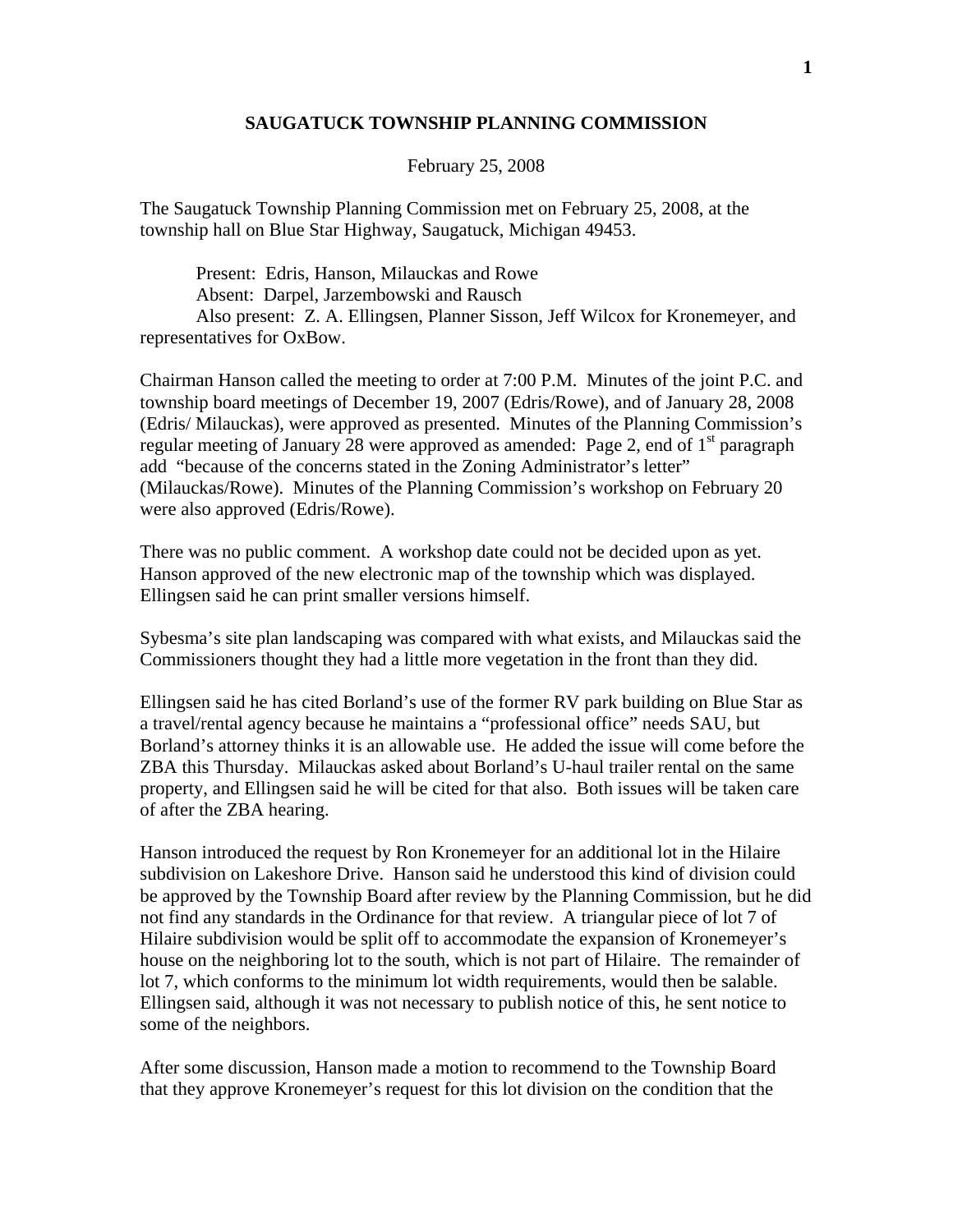triangular portion of lot 7 of the Hilaire subdivision be forever combined with the existing metes and bounds lot to the south of it. Milauckas supported and the motion carried.

At 7:40 P.M. Hanson opened the public hearing on OxBow's request for a site plan review of a new Paper Studio, although the public notice said SAU, which was already granted in 2005. Edris read the notice published in the newspaper.

Jason Kalajainen, the director, explained that the buildings now under construction are the Metternich Lodge and the Janie dormitory, approved last year. The print studio was taken down when the Lodge went up, and this Works on Paper studio replaces it, but on another piece of property within OxBow.

Jack Murchie, architect, displayed the site plan, and said the proposed building will be two-story, each level having 2050 s.f., contrary to what the public notice said. He described it as a barn-like structure with a metal roof and board and batten siding, which they hope to begin building after Labor Day and complete by May.

Sisson reviewed his memo dated February 20 and said he did not think this would be considered an expansion of more than 50% of a nonconforming use, but the ZBA will have to determine that. He suggested reviewing the original conditions of the SAU and adding his suggestions from pages 3 and 4 of his memo, all of which need to be included in the site plan. Hanson said he was concerned that in the future this might come to 150% of the original, and the Planning Commission would not be aware of it. He wondered if a baseline for square footage could be established. Kalajainen said after this new print studio, no new building was planned, and this site plan would be the Master Plan. He agreed that plans change if bequests become available. Murchie said he could come up with a baseline for square footage, using the perimeter of enclosed space or semi-enclosed space. Hanson suggested going back to what was there before the SAU site plan to calculate the base. Murchie admitted this site plan was incomplete, but there was consensus that the petitioner should not have to return to the Planning Commission after ZBA review unless the ultimate site plan deviated from this.

Rowe made a motion to close the public hearing and Edris seconded. Motion carried.

Hanson made a motion, supported by Rowe, to approve OxBow's site plan because the Planning Commission has not identified any reason why this expansion of a nonconforming use may not be allowed, that it does not violate any criteria in Sec. 40-1012 of the Zoning Ordinance, based upon the ZBA's authorization to expand and on the following conditions:

- 1. Appropriate Health Department and DEQ permits are granted, as applicable;
- 2. The studio is connected to available utilities;
- 3. The plans are reviewed and approved by the fire inspector;
- 4. All disturbed earth must be stabilized and over seeded or planted with materials native to or consistent with the existing habitat of the coastal dunes and woods;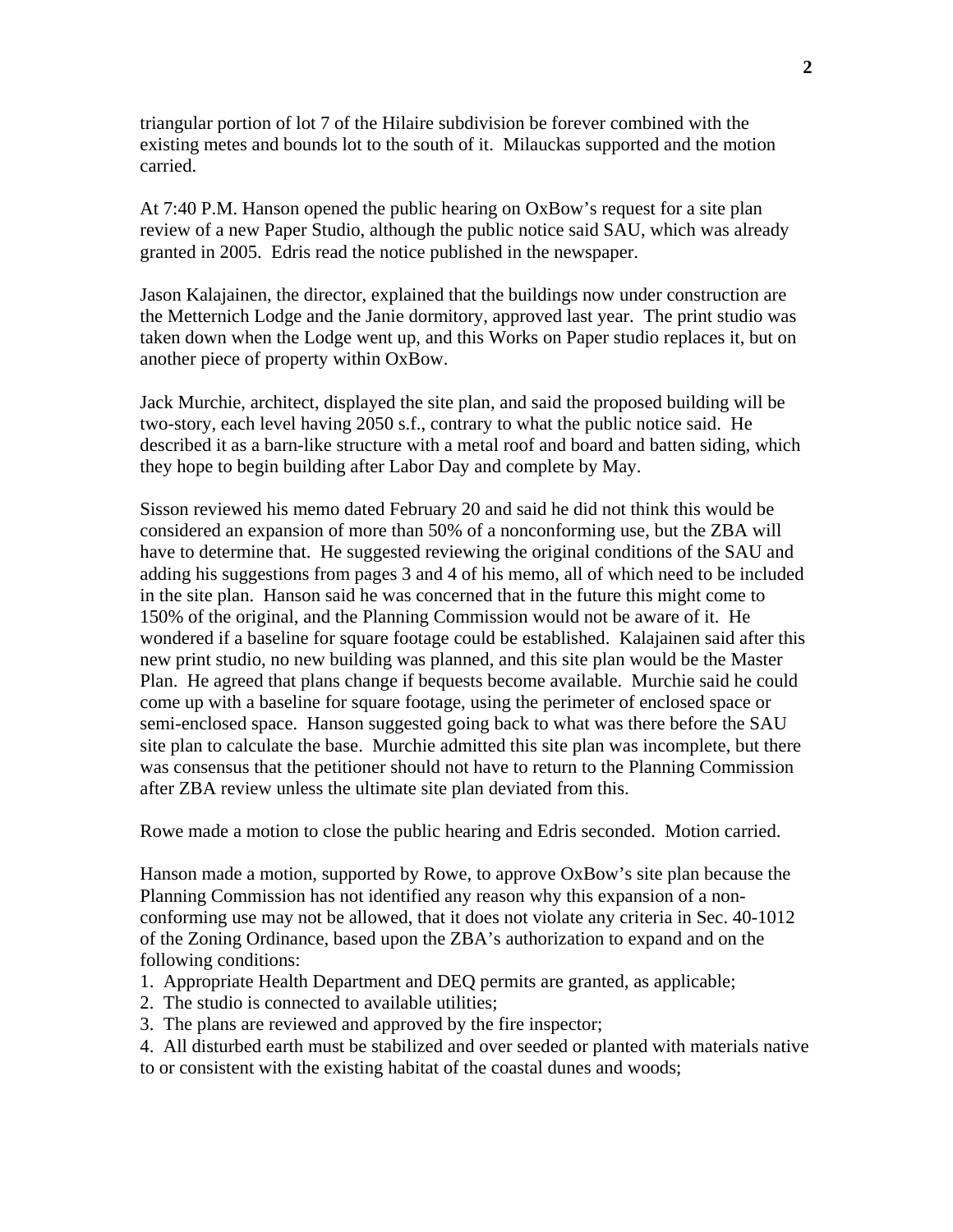5. During the construction phases all un-stabilized level ground shall be over seeded with winter wheat to form a temporary cover;

6. On sloping ground, jute fiber planting fabric and winter wheat will be utilized;

7. Winter plantings (if necessary) will be followed up with spring and summer plantings intended to provide permanent stabilization and cover consistent with the variable dune environment;

8. Permanent vegetative cover and soil stabilization shall consist of the following:

 In shady woodland areas, planting of wet tomesic forbs and grasses, native herbaceous plants such as columbine, may apple, Solomon's sea rattlesnake fern, leatherwood fern, wild geranium and other woodland plants;

In sunny, open areas, hardy, low-maintenance perennial grasses;

 On steep slopes, staggered and stacked straw bales will be utilized as needed to assist in stabilization and re-vegetation;

9. Retaining walls, where necessary and when approved will be constructed of 6"x6" or 8"x8" pressure treated ties laid horizontally using "dead man" ties at right angles to the wall;

10. Pathways when required and approved, for barrier free access will be constructed of 2x2 pressure treated slats, 36" in length, and laced together with two rows of stainless steel braided cable;

11. Decks, where approved, will be constructed of nominally dimensioned pressure treated lumber, or of equal or better material, and supported on concrete piers;

12. Patios and landings where approved, shall be constructed of 24"x24"x2" pre-cast concrete tiles laid on a prepared sand bed, or other material of equal or better utility and durability; and

13. Exterior lighting shall be consistent with the rest of the campus.

The motion carried unanimously. There was some discussion of whether or not to suggest the ZBA require a baseline for OxBow.

The Commissioners considered some changes to the proposed Water Access Ordinance which Sisson had created after the workshop meeting. After some discussion, there was consensus that the number of persons allowed to access water frontage from a 100-foot lot should be the same whether the lot had a house or was vacant. Edris said he was more concerned about what might be built on the vacant lot, such as club house, storage barn, parking lot, etc. than how many people used it as access. Hanson said he would work on the scale of dwelling units per foot of water frontage.

Meeting adjourned at 9:56 P.M. The next regular meeting is March 24 at 7:00 P.M.

\_\_\_\_\_\_\_\_\_\_\_\_\_\_\_\_\_\_\_\_\_\_\_\_\_\_\_\_\_\_\_\_\_\_\_\_ \_\_\_\_\_\_\_\_\_\_\_\_\_\_\_\_\_\_\_\_\_\_\_\_\_\_\_\_\_\_\_

Betty A. White, Recording Secretary Sandra Rausch, Secretary